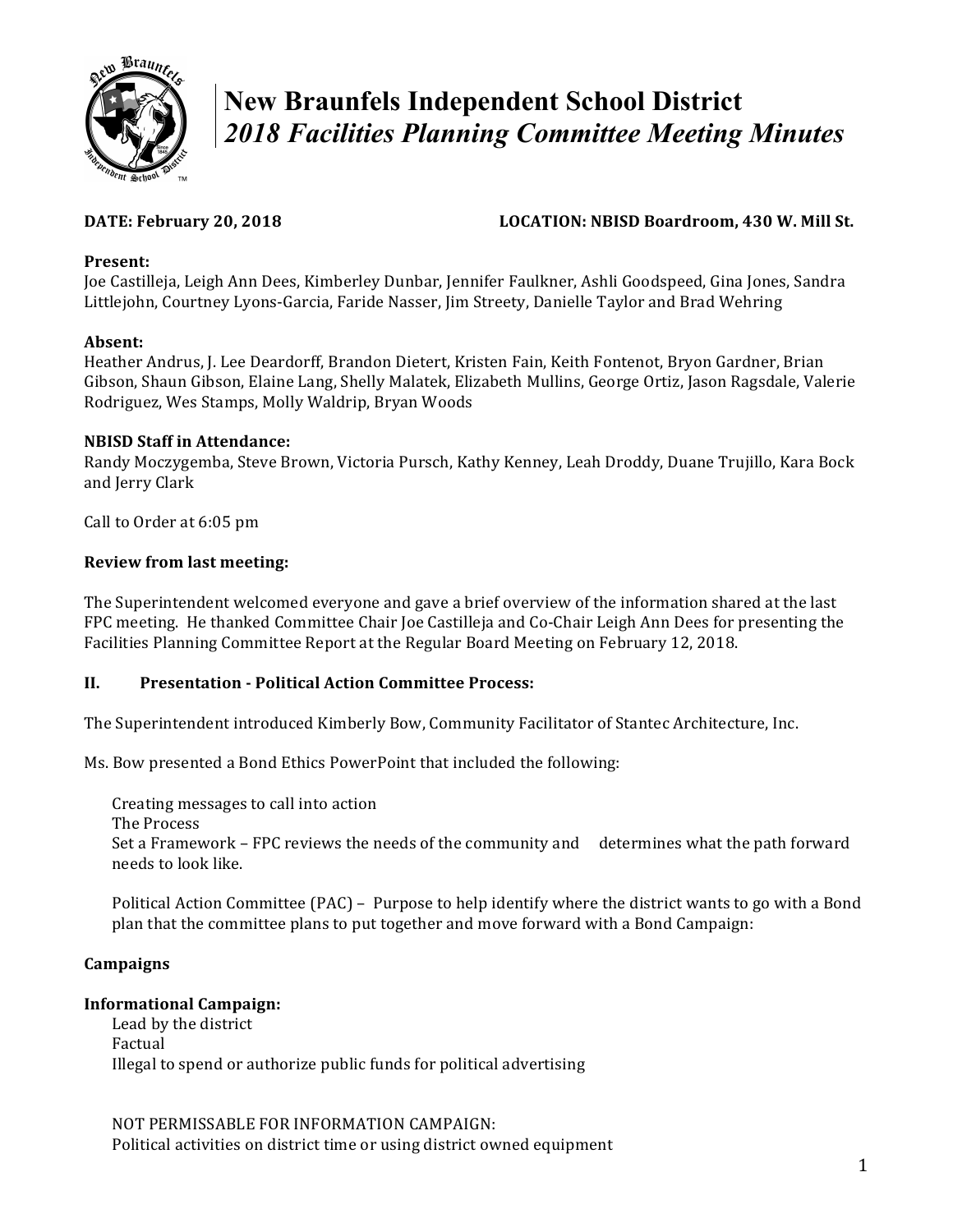Political activities are activities which attempt to influence or persuade "for" or "against" an issue before the voters

# *Examples are:*

 Giving speeches or giving interviews asking for a yes or no vote. Using district e-mail for political advertising or lobbying of any kind. Using district equipment or resources of any kind for political advertising. § 255.003. Unlawful Use of Public Funds for Political Advertising § 255.0031. Unlawful Use of Internal Mail System for Political Advertising

#### PERMISSABLE FOR INFORMATION CAMPAIGN:

Political activities on your own time using your own resources.

Factual communication activities at any time.

Factual communication activities include activities that only provide information that do not reference a "for" or "against" opinion.

# *Examples are:*

Sending home with students an informational brochure produced by the school district. Campaigning door to door on your own time.

Participating in any type of political advertising on your own time and using your own equipment and resources.

# **Persuasive Campaign**

 Influence to vote "For" or "Against" Legal to raise funds and spend on political advertising Political Action Committee led

#### NOT PERMISSABLE FOR PERSUASIVE CAMPAIGN:

Political activities on district time, using district owned equipment, or on district property. Not adhering to filing schedules and rules as defined by the Texas Ethics Commission.

#### *Examples are:*

 Using district equipment or resources of any kind for political advertising. Not filing as an organized political action committee with TEC. Not filing a treasurer appointment with TEC. Placing signs on or within the right away.

# PERMISSABLE FOR PERSUASIVE CAMPAIGN:

Persuasive language.

Free participation in activities that attempt to influence or persuade "for" or "against".

#### *Examples are:*

 Creating stickers that say Vote YES for the Future of our Students! Standing up during a Q&A session with the Superintendent to express why you personally feel that the Bond should be supported by community members. Putting fliers in chairs at a PTA meeting outlining early voting dates and asking parents to vote yes.

 Who Leads the Campaign? Treasurer Chair Communications

The Political Action Committee sets a 10-week Campaign (IDENTIFY THE PLAN):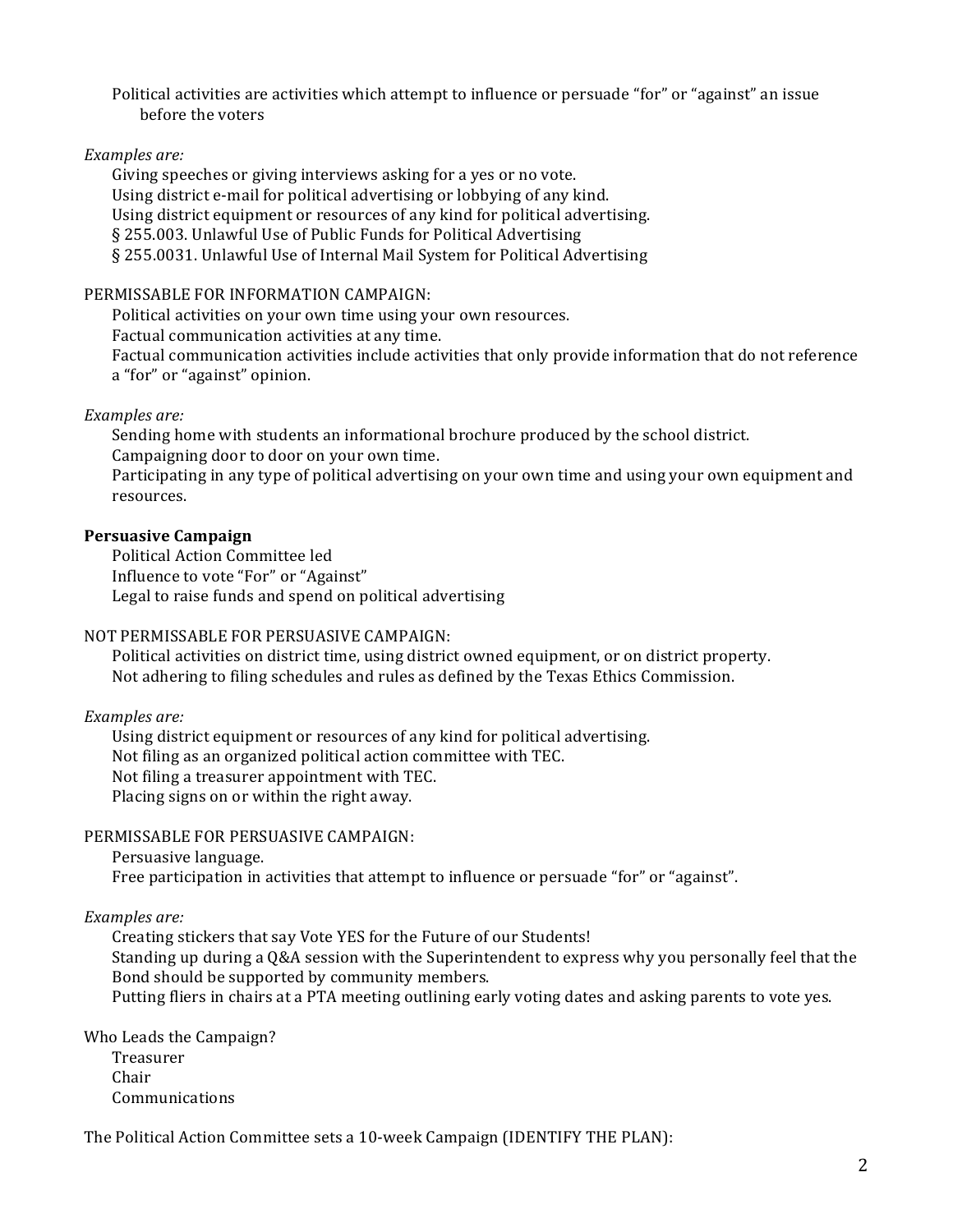#### Important To Do's:

 File form STA with Superintendent's Secretary, stamp it and mail to Ethics Commission Complete form SECURITY and mail to Texas Ethics Commission, P.O. Box 12070 Austin TX 78711 File form SS-4 with the IRS to secure an EIN 60/30/8 Day Pre Election Reports Secure Organized Gatherings Yard Signs (24x18 & 4x4) Texas Ethics Commission (Helpful information)

#### NEED MORE INFORMATION, QUESTIONS?

 Phone (512) 463-5800 OR (1-800) 735-2989 Office Hours: 8:00 a.m. to 5:00 p.m. - Monday through Friday Website https://www.ethics.state.tx.us

#### III. Discussion Regarding Comprehensive Plan

Mr. Moczygemba reviewed the Facilities Planning Committee Report that was presented by Joe Castilleja, chair of the committee, at the February Regular Board Meeting.

 Mr. Moczygemba presented information on Bond Election Guidelines and how the priorities were combined into the Bond Proposal.

 Discussed the Facilities Committee's priorities addressing the following: Construction of New Middle School Eliminate NGC building (demolish) New Elementary School (to address Carl Schurz & Seele) Additional Capital Needs (Repairs & Upgrades)

 Mr. Moczygemba shared information regarding the growth within the Veramendi Elementary attendance zone and how it is close to reaching seat capacity. He explained that there has been discussion on a proposal to add additional classrooms to the Veramendi Elementary which would provide about 176 additional seats. He explained that without adding the additional classrooms, the district would have to make changes to the attendance zones within the Veramendi area.

At this time, the projected Bond Proposal without the additional classrooms at Veramendi would be estimated at \$95,000,000.00 and to include the additional classrooms to the bond proposal would project it at an estimated \$98,000,000.

#### IV. Discussion of tax rate impact projections:

 The proposed Tax Impact per year from NBISD's Bond Council was presented.

 Mr. Moczygemba will check with NBISD's Bond Council to see what type of tax impact will be made with an increase to the Bond Proposal with the additional classrooms at Veramendi Elementary in the proposed Bond Election.

V. Presentation on District recommended Bond items (Repairs & Upgrades):

 Mr. Stoker, Facilties Director, presented a Report on Potential Repairs and Upgrades to NBISD Facilities. His detailed report included Renewal/Replacement and Schedules with dates installed and replacement year and life span cost per campus. The Presentation included the following potential NBISD Bond Projects: